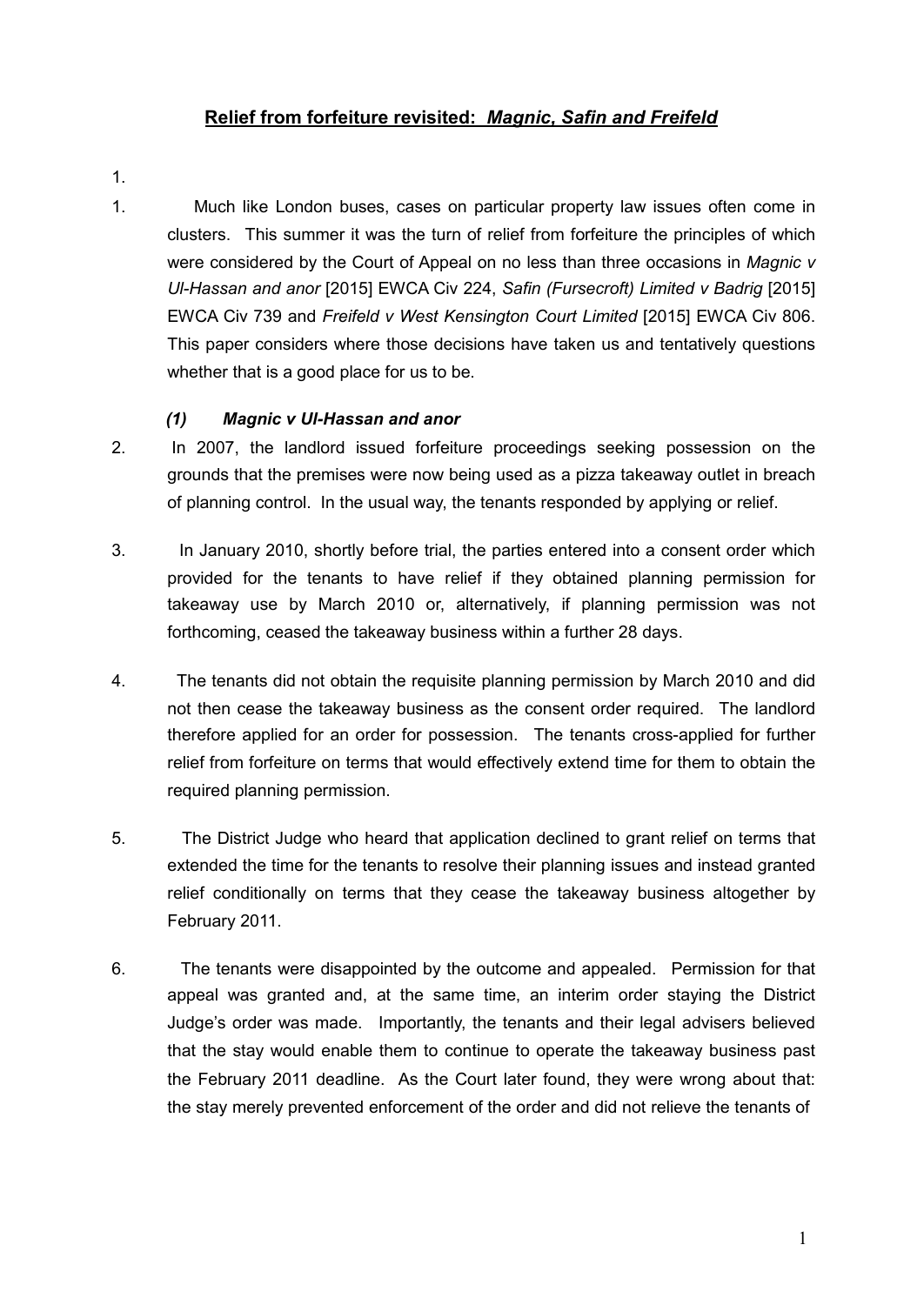the obligation to comply with it. It was only when their appeal was dismissed (and the stay lifted) in May 2011 that the tenants ultimately ceased trading.

- 7. In March 2012, the landlord issued fresh proceedings seeking a declaration that the lease was now forfeit, the tenants having failed to obtain relief by ceasing trading by the February 2011 deadline. Once again, the tenants cross-applied for a *third* order granting relief from forfeiture.
- 8. The application was determined by August 2012 by a District Judge who concluded, correctly as the Court of Appeal later found, that there was jurisdiction for the Court to grant further relief by extending time for compliance with conditions attached to an earlier order for relief (*Starside Properties v Mustapha* [1974] 2 All ER 567, *Fivecourts Limited v JR Leisure Development Co Ltd* [2001] L&TR 5).
- 9. Applying those principles, the District Judge refused the tenants' application for further relief for these reasons:
	- (1) The decision not to stop trading in time for the February 2011 deadline was, in the view of the District Judge, a "deliberate decision" (there being no distinction between the actions of the tenants themselves and those of their legal advisers).
	- (2) Although it was a well-established legal principle that a landlord's proviso for re-entry was designed to secure performance of the tenant's covenants (rather than a windfall), this was now the tenants' third attempt to obtain relief. The 'no windfall' principle therefore carried little weight.
	- (3) Some 16 months had elapsed since District Judge Allen's order for relief and there had been no substantive change in the tenants' position, other than delay for which they were responsible, during that period.
- 10. On a first appeal, Judge Powles QC declined to interfere with the District Judge's exercise of the Court's discretion. On a (second) appeal to the Court of Appeal, the tenants argued that each of the three limbs of the District Judge's reasoning revealed an error that vitiated the exercise of his discretion.
- 11. The Court of Appeal agreed and held that:
	- (1) The District Judge had been wrong to characterise the tenants' decision to continue trading as a 'deliberate decision' in the sense of a conscious flouting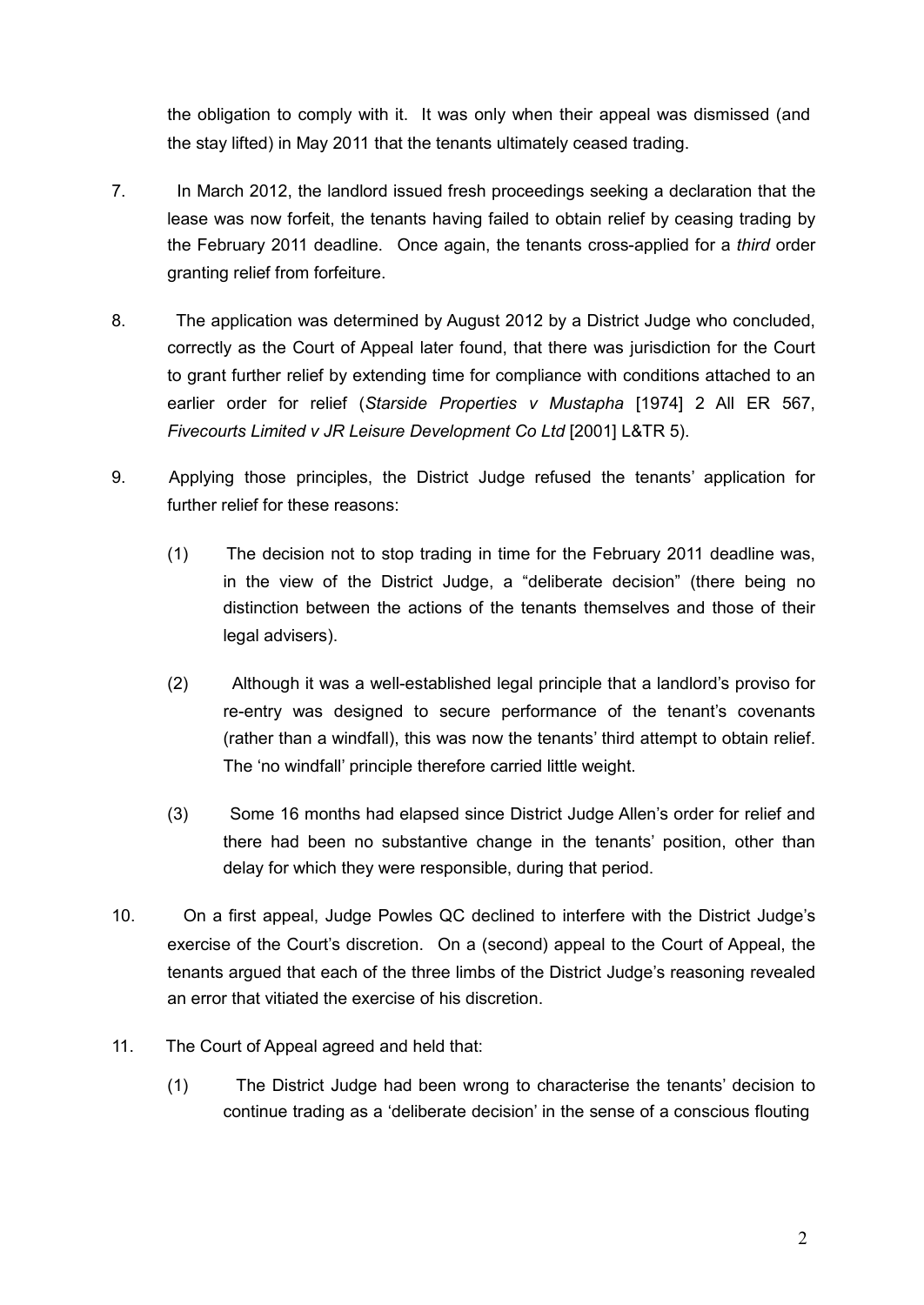or non-compliance" with the second order for relief. The tenants and their legal advisers had genuinely (albeit mistakenly) believed that the stay liberated them from any obligation to comply with the order to cease trading.

- (2) On the question of windfall, although the fact that the tenants had failed to abide by previous orders for relief diminished the force of their application, that fact was not, of itself, sufficient to determine how the discretion should be exercised. The District Judge's treatment of the 'no windfall' principle was, in any event, tarnished by his erroneous view that the tenants' breach had been deliberate. Interestingly, however, the Court of Appeal added that: "If therefore the defendants' conduct in this case had amounted to a conscious disregard of the terms for relief which the court imposed then it would be much more difficult to argue that the refusal of further relief was wrong in principle even though it would produce a windfall for the landlord" (emphasis supplied). As we shall see, some significance was placed on that post scriptum in our third case, *Freifeld v West Kensington Court Limited.*
- (3) The District Judge had been wrong to conclude that there had been no substantive change in the Defendants' position since the second order for relief. There had: the tenants had ceased trading in breach of covenants in May 2011 when their appeal against the earlier order was dismissed.
- 12. Having concluded that the District Judge' decision could not stand, the Court of Appeal exercised a fresh discretion and concluded that relief should, once again be granted to the tenants. In reaching that conclusion, the Court of Appeal relied heavily on the 'no windfall' principle and on its view that the only reason for the default in compliance with the terms of the second order for relief was an innocent mistake about the effect of the stay.

### *(2) Safin (Fursecroft) Limited v Badrig*

- 13. In *Safin*, the landlord forfeited a lease of a valuable flat, in London W1, on the grounds of non-payment of service charges and breaches of the alterations covenant. The tenant's claim for relief was compromised on the terms of a consent order signed on the eve of trial.
- 14. The consent order provided that relief would be granted if the tenant remedied the breaches within a set timetable. Importantly, the consent order contained a 'guillotine' provision which stated that time was of the essence of the various steps in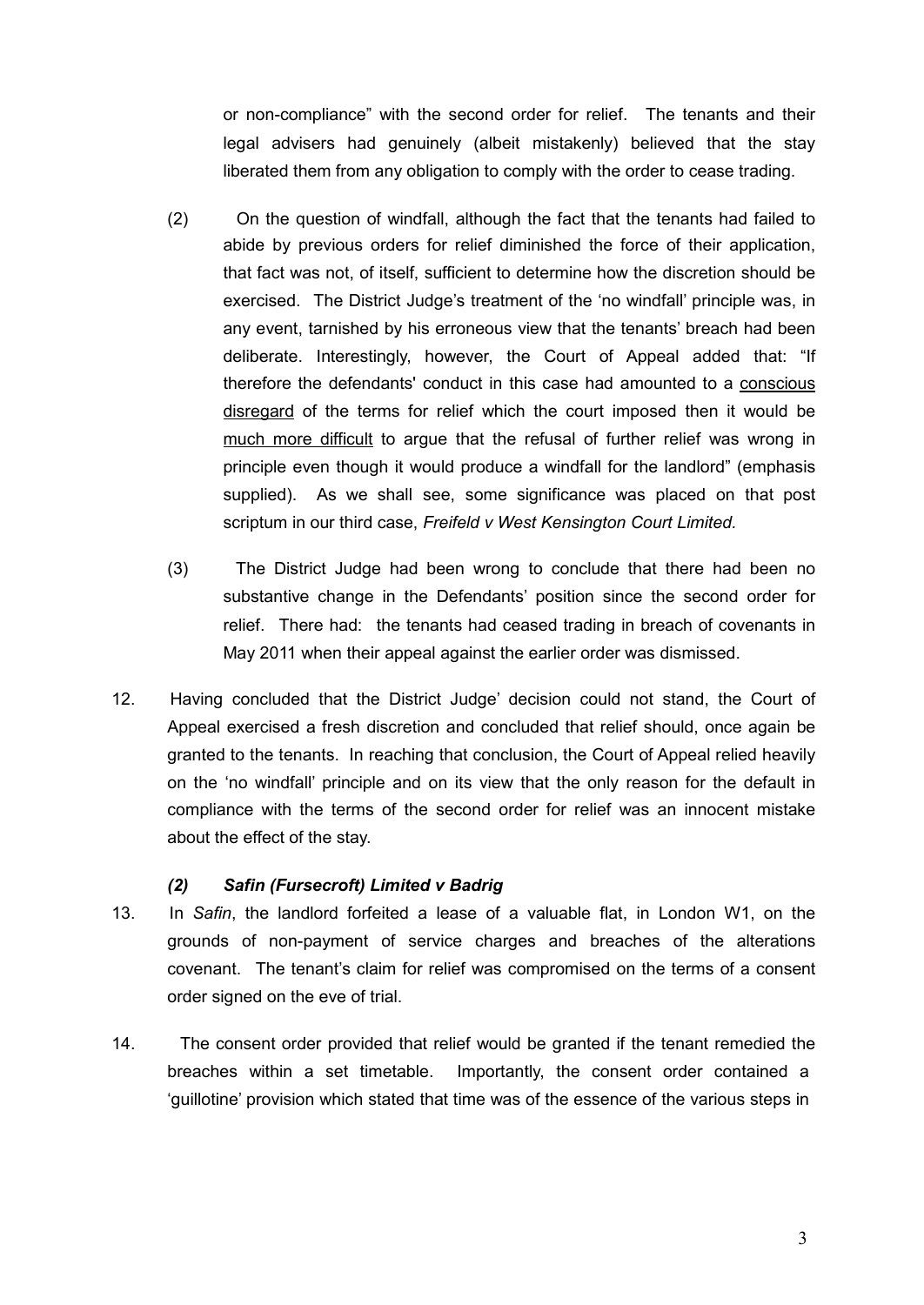the timetable and that, in default of compliance, the relief application would stand struck out without further order. The consent order was therefore in "last chance" form.

- 15. The tenant failed to pay the arrears within the time specified within the consent order but, shortly before the expiry of the deadline, applied for an order extending time under the consent order. By the time that application was heard, the tenant had complied the various conditions in the consent order, albeit late.
- 16. The landlord argued that the fact that the terms of relief were embodied in a consent order, containing a compromise of litigation, was significant and that recourse must therefore be had to the jurisprudence dealing with the question of whether and, if so, in what circumstances a Court can interfere with a compromise.
- 17. Under the RSC, the position was that the Court had no jurisdiction to vary a consent order containing a contract of compromise (as distinct from a mere case management order). 1 In the first two decisions under the CPR, at High Court level, it was held that the Court did now have a jurisdiction to interfere with a compromise, but that that jurisdiction should be exercised only in unusual or exceptional circumstances. 2 In *Pannone LLP v Aardvark Digital Ltd* [2011] EWCA Civ 803, the Court of Appeal considered the authorities on this issue, albeit on an *obiter* basis (being there concerned with a *case management* consent order), and expressed the view that the presence of unusual or exceptional circumstances was not a prerequisite to extending time under compromise consent order: the fact that the order contained a compromise "will have very great and perhaps ordinarily decisive weight", but did not otherwise impose any limit on the Court's ability to intervene.
- 18. The issue of exceptional circumstances was significant in *Safin* because there was plainly nothing exceptional about the tenant's reasons for not complying with the original timetable: the problems encountered by him in obtaining the required funds and taking the other steps were of a kind that were readily apparent at the time the consent order was entered into.
- 19. HHJ Mitchell, who heard the tenant's application concluded, relying on *Pannone*, that exceptional circumstances were not required and he duly extended time. In doing so, he relied heavily in the 'no windfall' principle derived from the relief from forfeiture

<sup>1</sup> <sup>2</sup>*Siebe Gorman & Co Ltd v Pneupac Ltd* [1982] 1 WLR 185

*Ropac Ltd v Intreprenneur Pub Co (CPC) Ltd* [2001] L&TR 10; *Fivecourt Limited v JR Leisure Development Co Ltd* [2001] L&TR 5.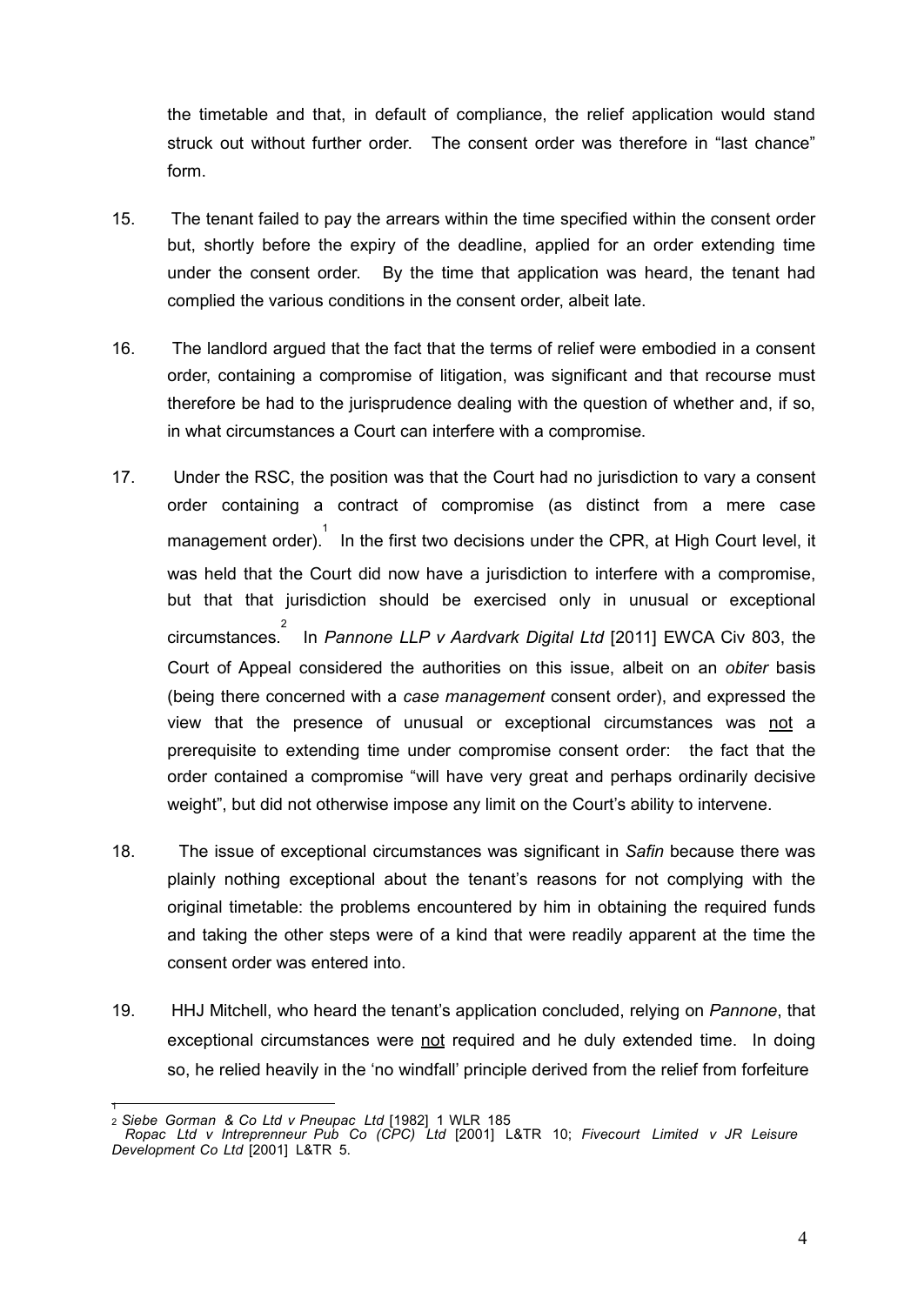cases and his view that the landlord had "…got what it wanted [out of the litigation], albeit after something of a struggle".

- 20. The landlord appealed (with leap-frogged permission of the Judge) and contended that the *obiter dicta* in *Pannone* should not be followed; that exceptional circumstances (in the sense of something new having occurred that would not have been contemplated at the time of the original consent order) should be required before disturbing a compromise and that where, as here, the parties have specifically provided that the timetable should final, the Court should respect the parties' bargain and decline to interfere.
- 21. However, the Court of Appeal disagreed. It held that, although *obiter*, the views expressed in *Pannone* about the Court's jurisdiction to interfere with a substantive compromise were the product of a careful analysis of the authorities and should be followed. Exceptional circumstances were not therefore a prerequisite. Although not expressly dealt with in the judgment, it is clear that the Court of Appeal rejected the landlord's submission that the Court could not intervene in a case where the consent order expressly provides that the timetable is final and not susceptible to being extended by the Court.
- 22. The Court of Appeal also held that the Judge had rightly had regard to the 'no windfall' principle, in the relief from forfeiture jurisprudence, when exercising his discretion to extend time under the compromise. The fact that the tenant was seeking to obtain relief for a second time, by varying the timetable for compliance with the original conditions, did not reduce the force of that principle. The Court of Appeal in any event concluded that the Judge's decision to extend time was one that he had been reasonably entitled to reach.

### *(3) Freifeld v West Kensington Court Limited*

- 23. In *Freifeld*, the landlord successfully forfeited a valuable lease of restaurant premises, in London W14, on the grounds that the tenants had breached the alienation covenant by the grant of a sub-lease.
- 24. Importantly, the trial Judge (HHJ Gerald) found that the tenants had taken a "conscious and deliberate decision" to grant the sub-lease in breach of the alienation covenant and that that they had, for some time, been operating the restaurant in a manner that constituted a breach of the 'anti-nuisance' covenant in the lease. Those factors (particularly the first) led the trial Judge to conclude that the tenants now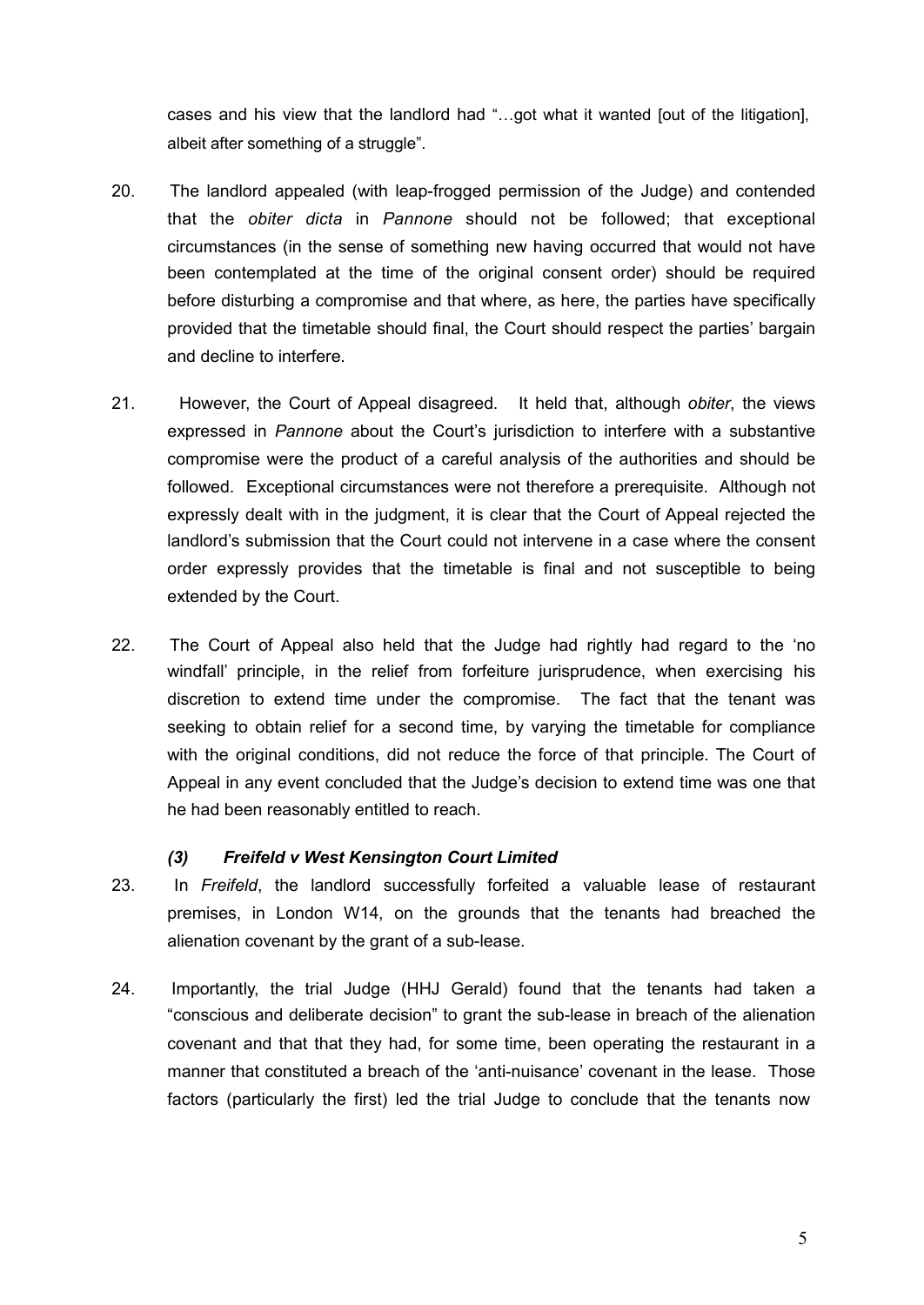faced "a vertiginous climb" to persuade the Court to grant relief and, having concluded that they had scarcely embarked upon that ascent, he dismissed the application for relief.

- 25. Following the handing down of judgment, the tenants rapidly procured the surrender of the offending sub-lease and made then made a further application for relief from forfeiture. This time the tenants invited the Court to grant relief on terms that they be given six months to sell the lease to a third party failing which it would simply be surrendered. 3 The tenant supported its position by reference to the 'no windfall' principle and that fact that the subject lease was worth somewhere between  $£1 - £2$ million.
- 26. But the trial Judge was unmoved. He held that the 'no windfall' principle did not operate in favour of a tenant who had wilfully breached the lease – the tenants here were "simply reaping what they had sown" – and that there was in any event no real windfall to the landlord: the tenants' lease was now of little, if any, value because all that remained in their hands was there mere "hope that relief from forfeiture would be granted".
- 27. The Court of Appeal held that the trial Judge had misdirected himself on both counts. On the question of wilfulness, the Arden LJ (who gave the leading judgment) noted the warning shot fired in *Magnic*, and said this:

"Therefore the judge was clearly right to make findings about the wilfulness of the breach and to take his findings into account in deciding whether to grant relief from forfeiture. The judge was amply justified in his conclusion. When the lessees have concealed important breaches from the lessor and acted in continuous disregard of their obligations, it would not without some security that the future would be different be fair to grant relief and restore the parties to their previous contractual relationship."

- 28. But, importantly, the Court of Appeal did not agree that a finding of wilfulness deprived the tenant of the ability to have recourse to the 'no windfall' principle. Moreover, the trial Judge had been wrong to regard the value of the tenants' lease as having been reduced to nil: the lease would be restored to full value if relief was granted which, of course, was what the tenants were now asking the Court to do.
- 29. The trial Judge should, in the Court of Appeal's view, have appreciated that there was "a way of squaring the circle" by granting relief on terms that the lease be sold to a new tenant, with prior approval of the landlord, within six months, in default of

<sup>3</sup> Relief had been granted on similar terms in *Khar v Delbounty Limited* (1998) 75 PC & R 232.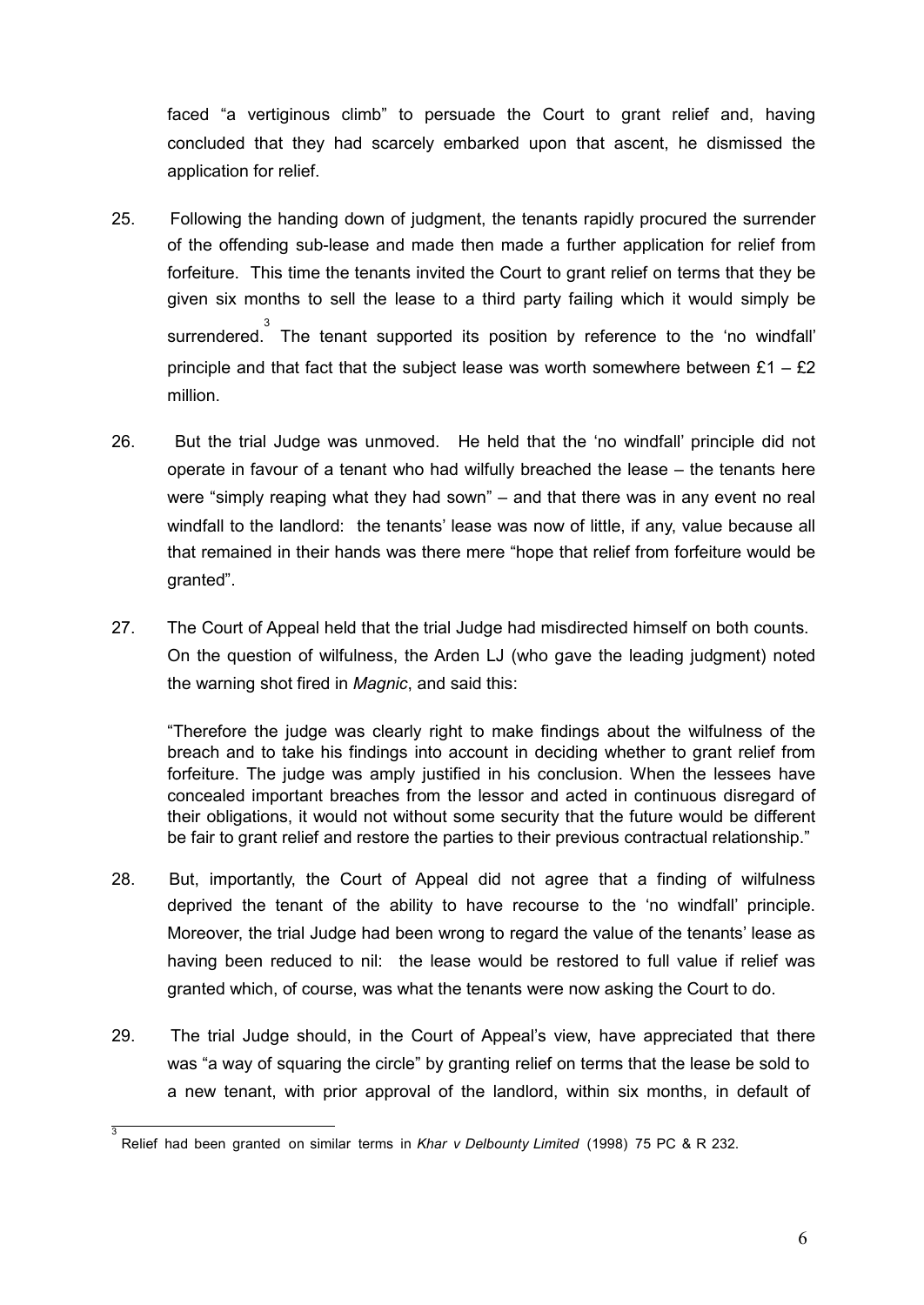which the claim for relief would be dismissed. In the exercise of its fresh discretion, that is what the Court of Appeal resolved to do.

#### **So where does our trio of decisions leave us?**

- 30. Although the decisions have not effected any seismic shift in the approach to applications for relief from forfeiture, they have yielded a number of useful principles.
- 31. First, the principle that a proviso for re-entry is merely security for the tenant's performance of the tenant's covenants and is not intended to confer a windfall on the landlord falls to be applied in all cases. It applies in favour of:
	- (i) A tenant who is applying for a second or even third grant of relief in respect of the same breach (*Magnic* and *Safin*);
	- (ii) A tenant who, with his eyes open and the benefit of legal advice, had consented to the original terms of relief (as distinct from having them imposed) and it even seemingly applies in circumstances where the consent order expressly provides that there should be no extensions (*Safin*).
	- (iii) A tenant whose original breach was the product of a conscious and cynical decision, rather than inadvertence or *force majeure* (*Freifeld*).
- 32. Secondly, not only does the 'no windfall' principle fall to be applied, with equal vigour, in such cases, it is, as our trio of decisions demonstrate, likely to be dispositive of the application in the tenant's favour – even in cases where the tenant has behaved badly.
- 33. But, thirdly, where the tenant's breach is wilful and longstanding, relief should not be granted "without some security that the future would be different" so as to "restore the parties to their previous contractual relationship" (*Freifeld*). Orders for relief on terms that the tenant then sells the lease to a (hopefully better behaved) tenant may now become more common in such cases.
- 34. Fourthly, even relief on terms is not guaranteed. Both *Safin* and *Freifeld* contain warnings that the Court's decision to rescue the particular tenant under consideration "should not be misinterpreted as conferring *carte blanche* on tenants to disregard their covenants, wherever there is value in their leasehold interest that will be lost by an unrelieved forfeiture" (*Freifeld*, per Briggs LJ).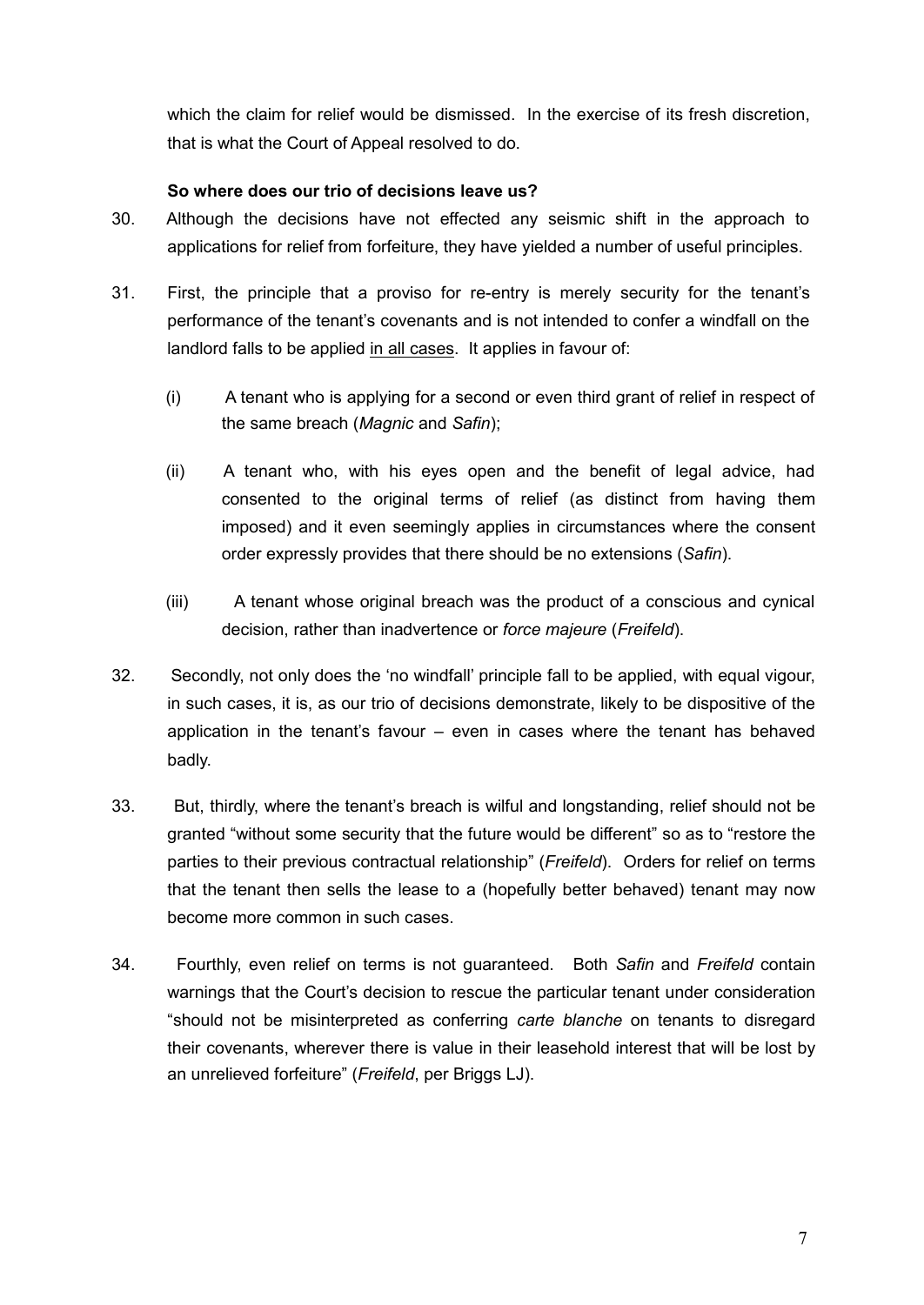#### **Are we where we should be?**

- 35. Our trio of cases will make gloomy reading for landlords. They have long known that, in the 'plain vanilla' case, the tenant gets relief provided he remedies he breach in reasonably short order. But equally the authorities from *Chandless-Chandless v Nicholson 4*  in 1942 to *Freifeld* in 2015 are replete with tantalising warnings that the Court will not ride to the rescue of a tenant who has been slack or casual about the performance of the covenants in the lease or the conditions of the original grant of relief.
- 36. But that threat, although commonly issued, is scarcely ever carried out. All three of our trio of cases involved applications made by tenants who, to varying degrees, had been guilty of slackness in the performance of the covenants in the lease and/or the conditions of their first grant of relief. But all three were nevertheless indulged by the Court.
- 37. If one limits the scope of the enquiry to the merits of the particular case, most would regard the result in *Magnic* and *Freifeld* as being 'right' and, although perhaps more likely to divide opinions, the decision in *Safin* is at the very least defensible.
- 38. But what about the bigger picture? The landlord's forfeiture claim in *Magnic* took seven years to conclude. The forfeiture claim in *Safin* is four and a half years and, in relation to certain ancillary costs matters, it is still ongoing. The *Safin* claim has generated some six substantive hearings, listed for a day or more of Court time, together with the usual array of shorter interlocutory hearings.
- 39. The burden of a fully-contested forfeiture claim on the parties themselves and, perhaps more importantly, on finite judicial resources is really quite considerable. "This is the Court of perpetual litigation…" – lamented HHJ Mitchell in *Safin* at the start of his judgment – "…Cases are tried, judgments given or consent orders made. The public may be foolish enough to think that that dispute resolution, subject to appeal, is complete. But, no, the ingenuity of those who appear in this court in seeking to reopen issues knows no bounds and the onus on this court is as burdensome in most cases as it is unnecessary." Ten minutes later, the Judge granted an extension of time under a consent order that stated, in terms, that its timetable was strict.

<sup>4</sup> [1942] 2 KB 321: "Lessees must not think for one moment that they are entitled to be slack or casual about the performance of terms. If they are so and then endeavour to get further indulgence from the court, the court will know how to deal with them…" per Greene MR.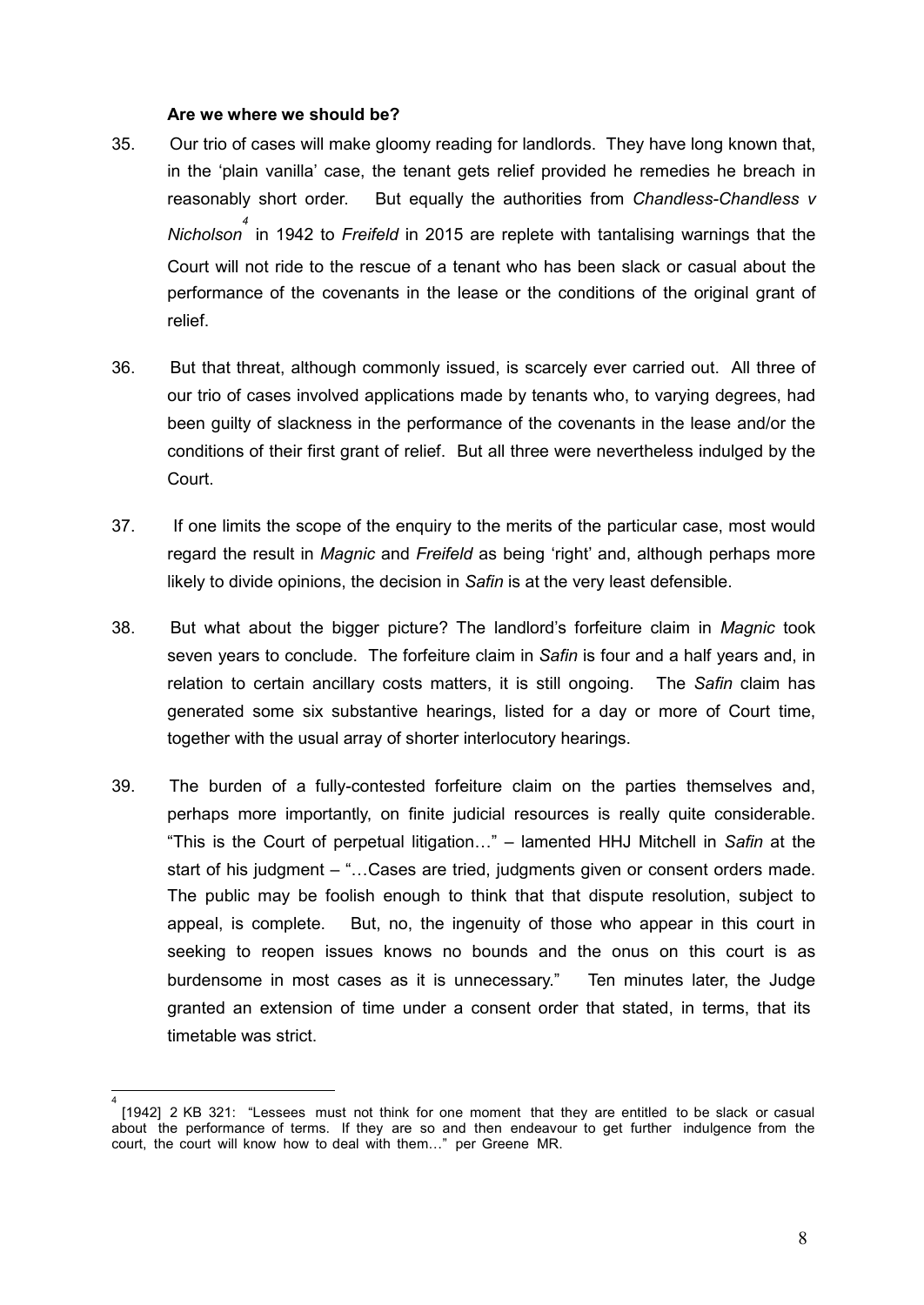- 40. It is not, I suggest, just the ingenuity of tenants and their advisors that breeds perpetual forfeiture litigation: kind-hearted judges also play their part. The trouble with giving a tenant, in an individual case, as many lives as the proverbial cat is that other tenants (and their legal advisers) come to expect that they will be afforded the same degree of judicial latitude. If there were to be a stiffening of judicial resolve and a correspondingly reduction in the opportunities afforded to the tenant to remedy his default, would there then be flurry of cases in which valuable leasehold interests were lost or would tenants, faced with this harsher environment, just get their house in order that much quicker? The latter, I suggest, is rather more likely.
- 41. The problem that a Judge, who would otherwise be minded to take a firmer approach, faces is that there is venerable line of authority which is to the effect that a forfeiture clause is intended to do no more than provide the landlord with "security for the performance of the tenant's covenants" Such that equity "leans against forfeiture" 6 The net result of applying those principles is that, whereas in other related property contexts (eg. development contracts and contracts for the sale of land) termination clauses 'do exactly what they say on the tin', a forfeiture clause is not what it seems: it is a contractual sheep in wolf's clothing.
- 42. It is appropriate, in this context, to remind ourselves that the principles with which we are now concerned were forged at a time when the legal landscape looked very different to the one in which forfeiture claims are fought out today. Statements of these principles can found in reported cases from the 16<sup>th</sup> century, but their roots plainly extend even further back than that.
- 43. Prior to the enactment of the Conveyancing Act 1881, which contained the precursor to the modern-day section 146 of the Law of Property Act 1925, there was no requirement for the landlord to serve a preliminary notice before effective re-entry: a right of re-entry, once acquired, could be exercised peaceably (ie without a court order) and without further warning to the tenant. In those circumstances, one can well understand why equity developed principles designed to protect tenants from a swiftly administered coup de grâce by their landlord.
- 44. Even by the time those principles were restated in the early 20  $\overset{\text{th}}{ }$  century cases , to which modern Judges still refer, the only limit on the landlord's ability to exercise a

<sup>5</sup> <sup>6</sup> *Sir Harry Peachy v The Duke of Somerset* 93 E.R. 626; (1720) 1 Str. 447.

<sup>7</sup> *Goodwright D Walter Davids* (1778) Cowp 803.

<sup>8</sup> See the authorities referred to in the preceding two footnotes.

Eg. *Hyman v Rose* [1912] AC 623 (referred to in *Freifeld*) and *Dendy v Evans* [1910] 1 KB 263.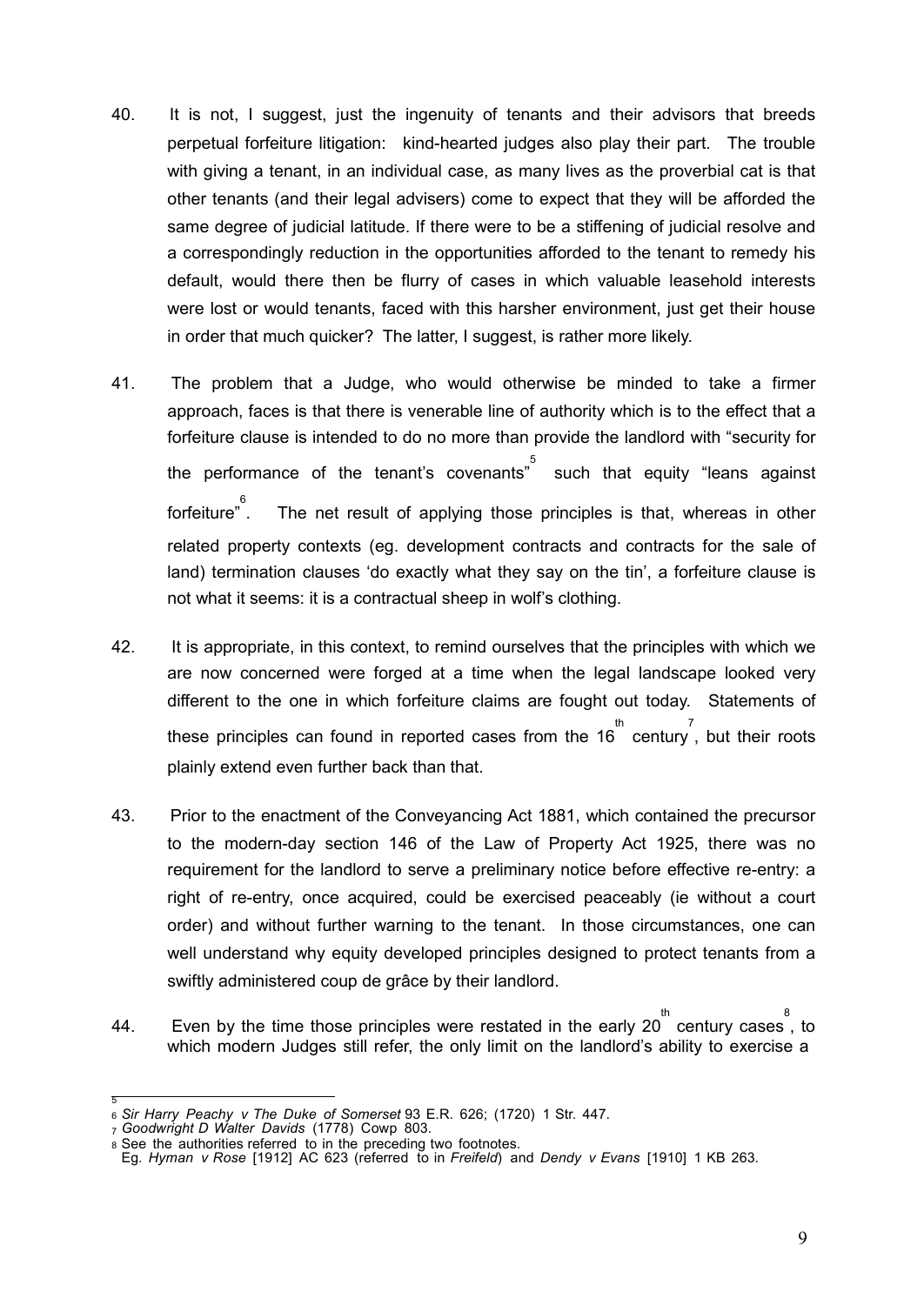right of re-entry was the requirement, under the Conveyancing Act 1881, to serve a warning notice prior to forfeiting for something other than non-payment of rent.

- 45. But, if we fast forward to the modern day, we find that the obstacles in the way of an effective forfeiture of a lease have multiplied in both number and severity. So, for example, if a landlord wishes to forfeit a residential long lease for breach of a user covenant, he will need to:
	- (i) serve a (Pre-Action Protocol compliant) letter before action and await the tenant's response;
	- (ii) issue proceedings, in the First-tier Tribunal, to obtain a determination, under section 168 of the Commonhold and Leasehold Reform Act 2002, that the breach has occurred;
	- (iii) vait a further five weeks and then serve a section 146 notice;
	- (iv) allow a reasonable time for the tenant to comply with the section 146 notice to elapse;
	- (v) issue and prosecute court proceedings to obtain an order for possession;
	- (vi) resist any application for relief made before he actually recovers possession;
	- (vii) resist one or more fresh applications to extend time or otherwise vary the terms of the previous orders for relief.
- 46. Even before one gets to step (vii), that process will, in most cases, have taken literally years to navigate. At each stage, the tenant will, *ex hypothesi*, have received a clear warning that he must remedy his breach, on pain of losing his lease, and then failed to heed it.
- 47. If equity were to look, *with fresh eyes*, on a 21 st century tenant who has arrived at step (vi) without having remedied his breach and/or failed to comply timeously with the conditions attached to a first order for relief so as to reach step (vii), one wonders whether she would adopt such a benevolent approach? Equity's desire to achieve fairness between the parties would surely need to take into account that the distance that the battle-weary landlord must now travel before achieving a forfeiture. If a tenant has repeatedly failed to heed the warnings which must now be given to him, equity might decently decide to harden her heart. There is no maxim that 'equity does not suffer fools lightly', but perhaps there should be.

<sup>9</sup> That being the combined effect of sections 168(3) and 169(2) of the 2002 Act.